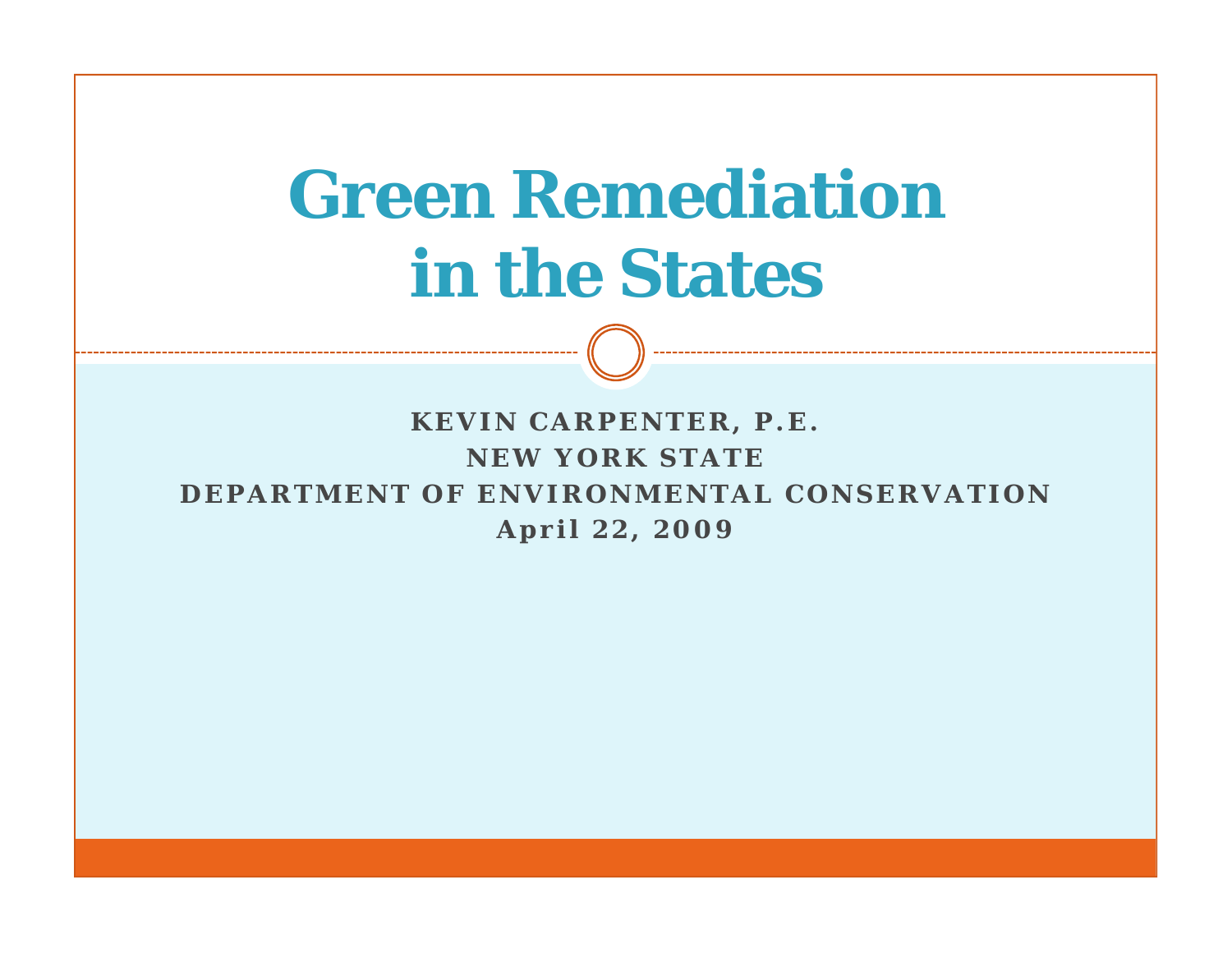### ASTSWMO

• Association of State and Territorial Solid Waste Management Officials

*Mission: To enhance and promote effective state and territorial waste management programs, and affect national waste management policies.*

- Sustainability Sub-Committee est. July 2007
- y Greener Cleanups Task Force (GCTF) est. Oct 2007
- Other task forces under the Sustainability Sub-<br>Committee: ommittee:
	- { Green Chemistry
	- { Product Stewardship
	- { Greening State Government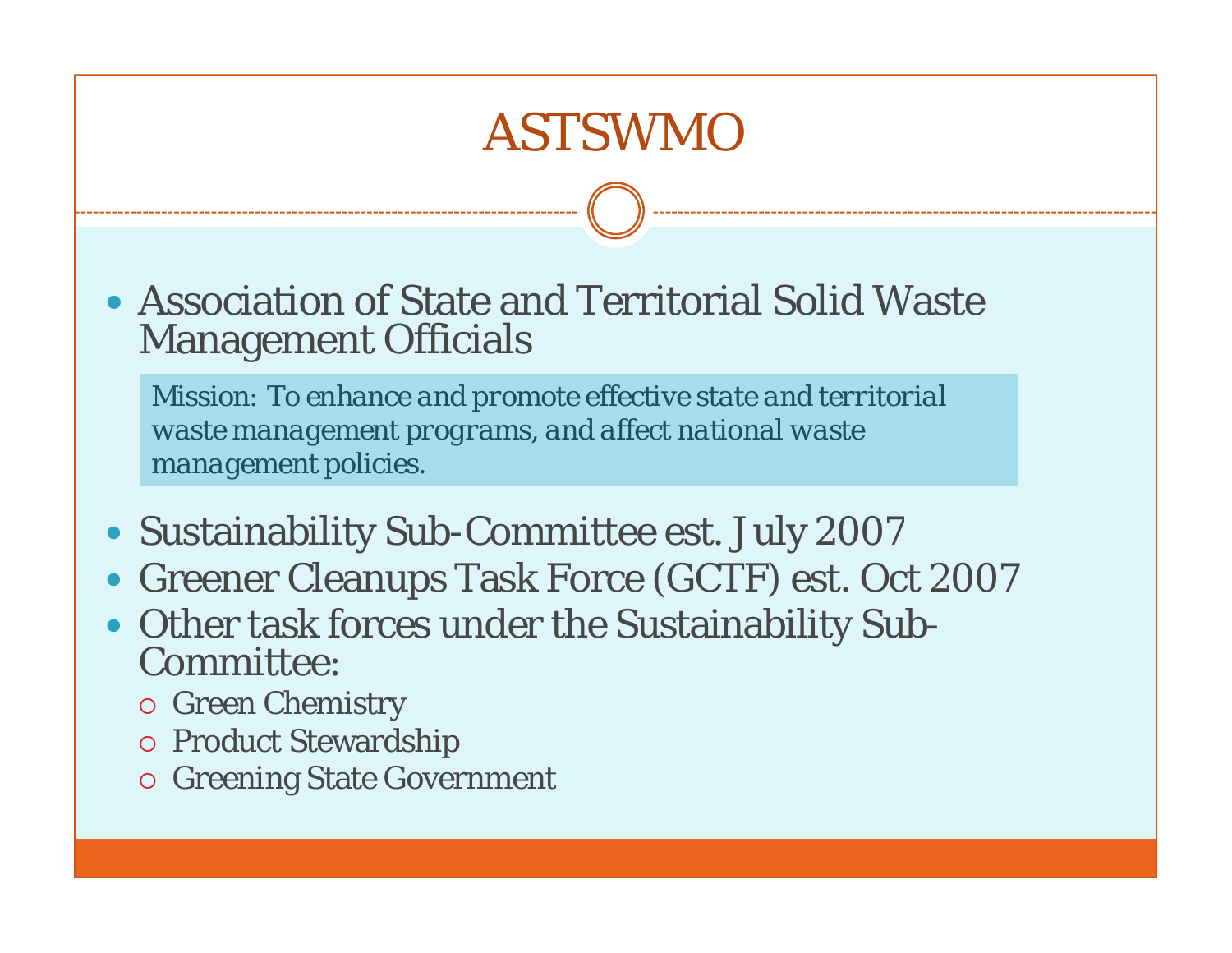### Who's Working on Green Remediation?

#### **Federal/USEPA**

- Ù HQ-Tech Innovation Program GR Effort
- $\blacktriangleright$  Superfund GR Workgroup
- Ù Technical Support Project (TSP) Green Committee
- Ù GR, Revitalization, and Reuse "Tiger" Team
- Ù Climate Change and Cont. Lands (CCCL) Workgroup
- $\blacktriangleright$  Climate Change Coordinating Committee (C4)
- $\blacktriangleright$  Partnerships with Departments of Defense and Energy
- Ù Brownfields Sustainability Pilots: Green Redevelopment
- $\blacktriangleright$  Tribal Initiatives
- Ù Region 3 Pilot Project on Green Cleanup Standards
- Ù Region 9 Cleanup-Clean Air Initiative

#### **F d l/O hederal/Other**

 $\star$  Federal Remediation Technologies Roundtable (FRTR) GR Focus

#### **States**

- $\blacktriangleright$  Wisconsin Initiative on Sustainable Cleanups (WISC)
- $\star$  California Dept. of Toxic Subs. Control (DTSC) GR Team
- $\star$  California Environmental Protection Agency (Cal/EPA)

#### **States/Partnerships**

- **X** ASTSWMO Greener Cleanups Task Force
- **EX** ITRC Green and Sustainable Remediation (GSR) Project

#### **Industry**

 $\blacktriangleright$  Sustainable Remediation Forum (SuRF)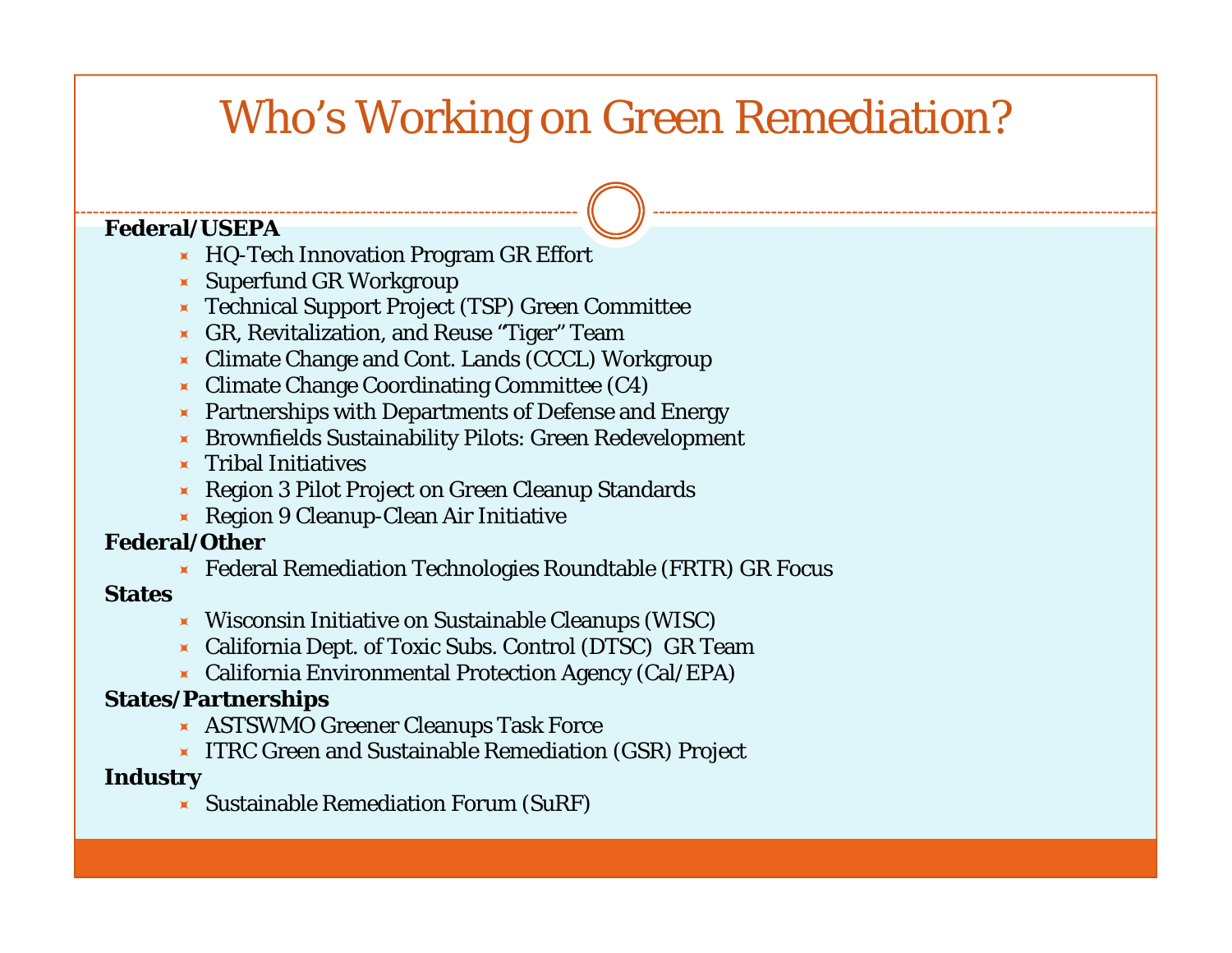### GCTF Member States and Mission

- Illinois (chair)
- $\bullet$  California
- Colorado
- Delaware
- Georgia
- Massachusetts
- Missouri
- New York
- Oklahoma
- $\bullet$ • Oregon

*Mission* Facilitate cleanup decisions that increase the net environmental benefits of remediation, and in doing so, contribute to site sustainabilit  $\bullet$  Delaware  $\bullet$  Contribute to site sustainability.

> GCTF is a cross-program task force representing CERCLA, RCRA, Tanks, Brownfields and Federal Facilities.

*Definition* "The practice of considering **all** impacts when **selecting** and **implementing** <sup>a</sup> remedy to maximize its **net positive environmental benefit** *"*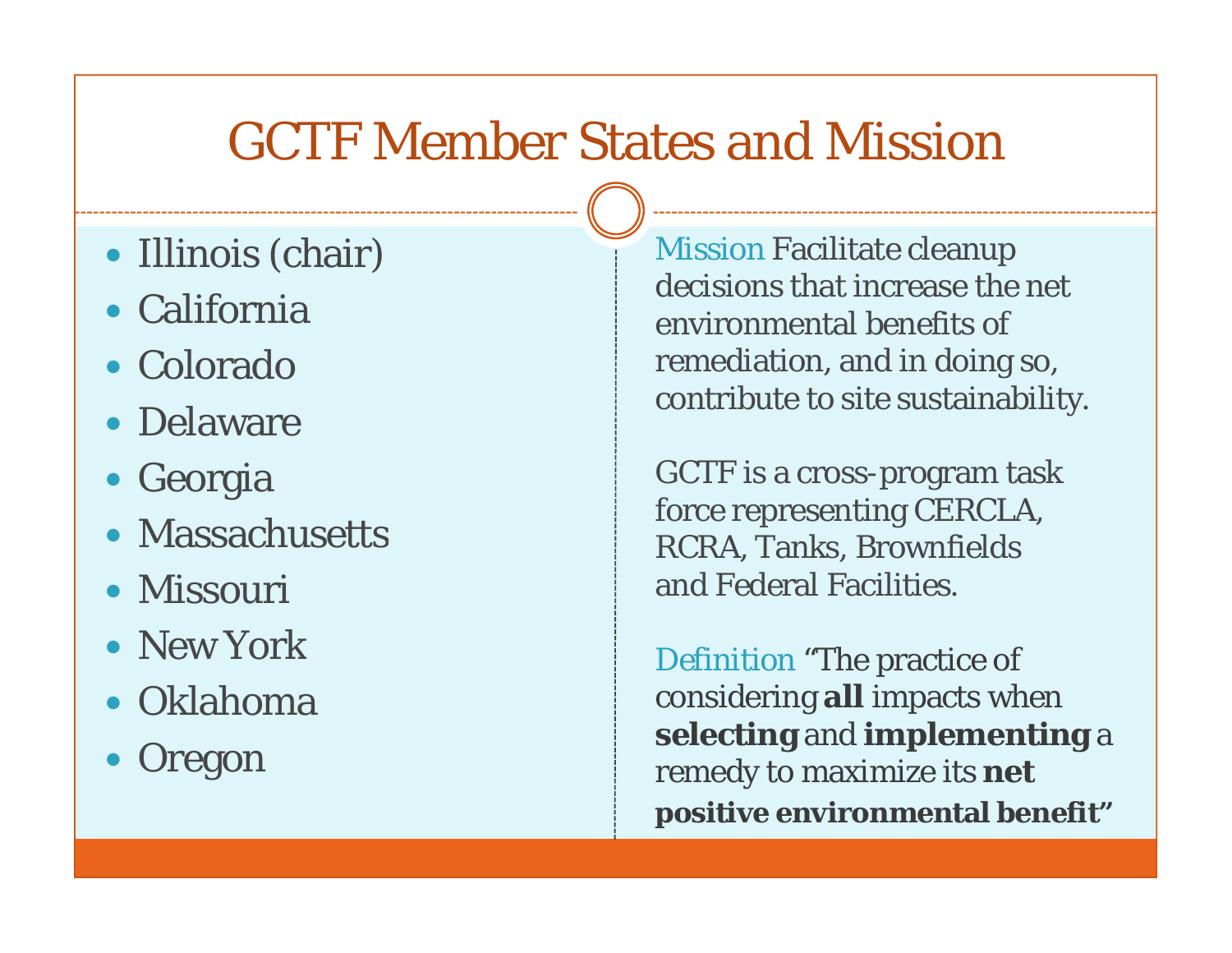## GCTF Goals

- Identify best practices and incentives for greener cleanups;
- Support State programs in their efforts to integrate these approaches into State remedy selection processes;
- Strengthen partnerships between the States and U.S. EPA to improve greener cleanup capacities; and
- Operate as a technical resource for other ASTSWMO task forces and sub-committees.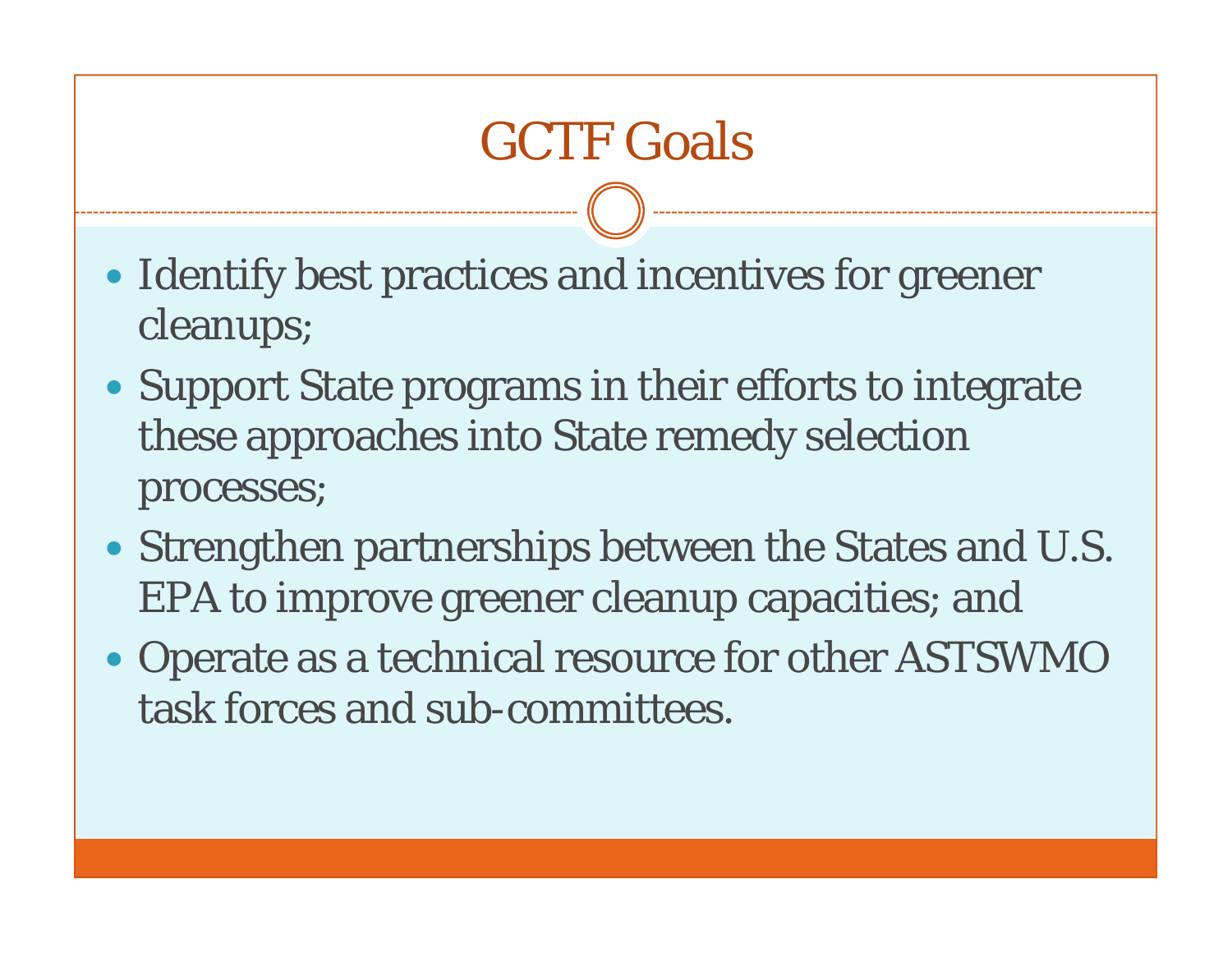## GCTF Strategy Papers

- Implementing Greener Cleanups in the States
- Creating Incentives
- Identifying Barriers to Greener Cleanups
- $\bullet$  Incorporating Greener Cleanups into Post Remedy and CERCLA 5-Year Reviews
- Incorporating Greener Cleanups into Contract Language
- $\bullet$  Incorporating Greener Cleanups into Supplemental Environmental Projects (SEPs)
- Incorporating Greener Cleanups into Environmental Management Systems (EMS)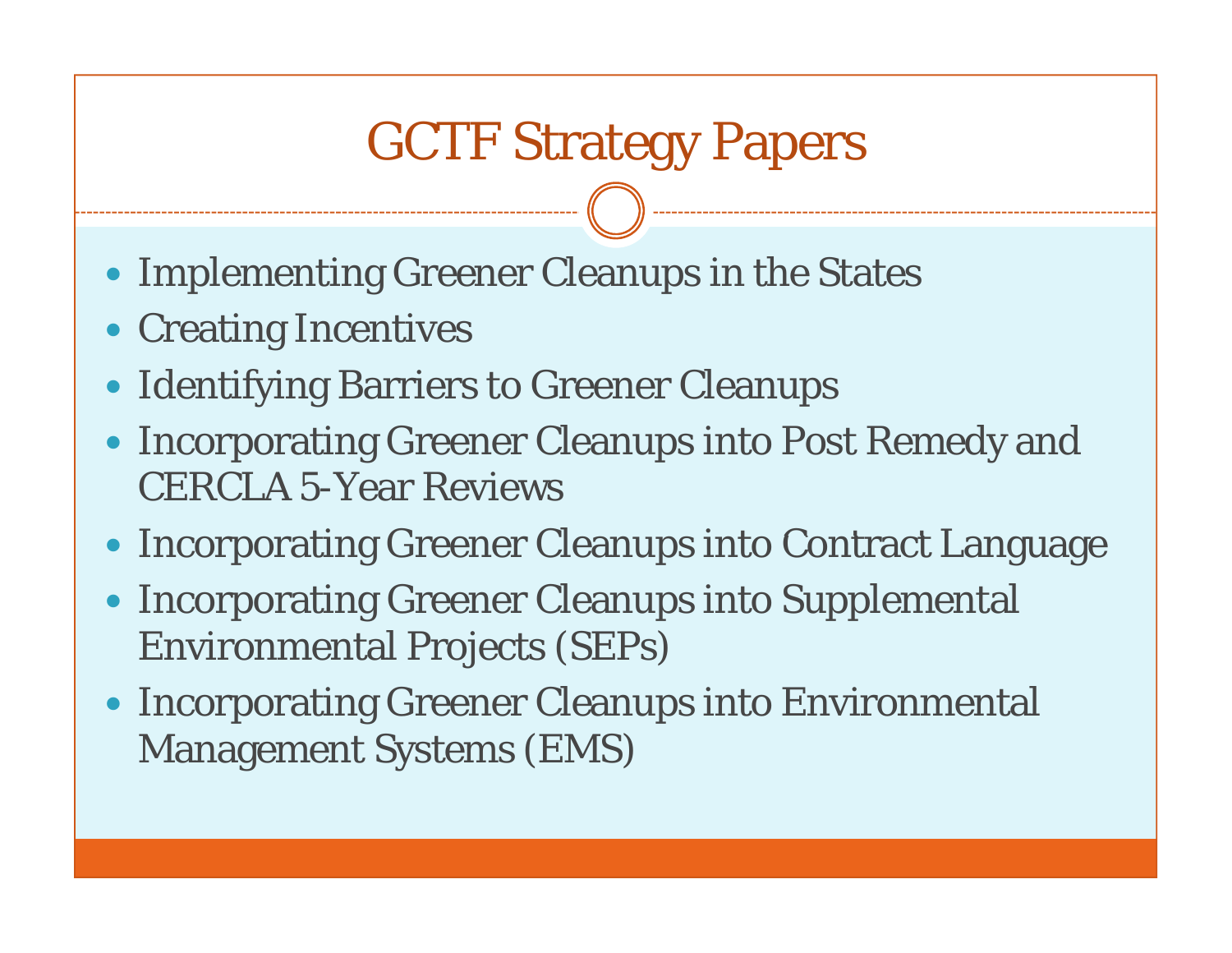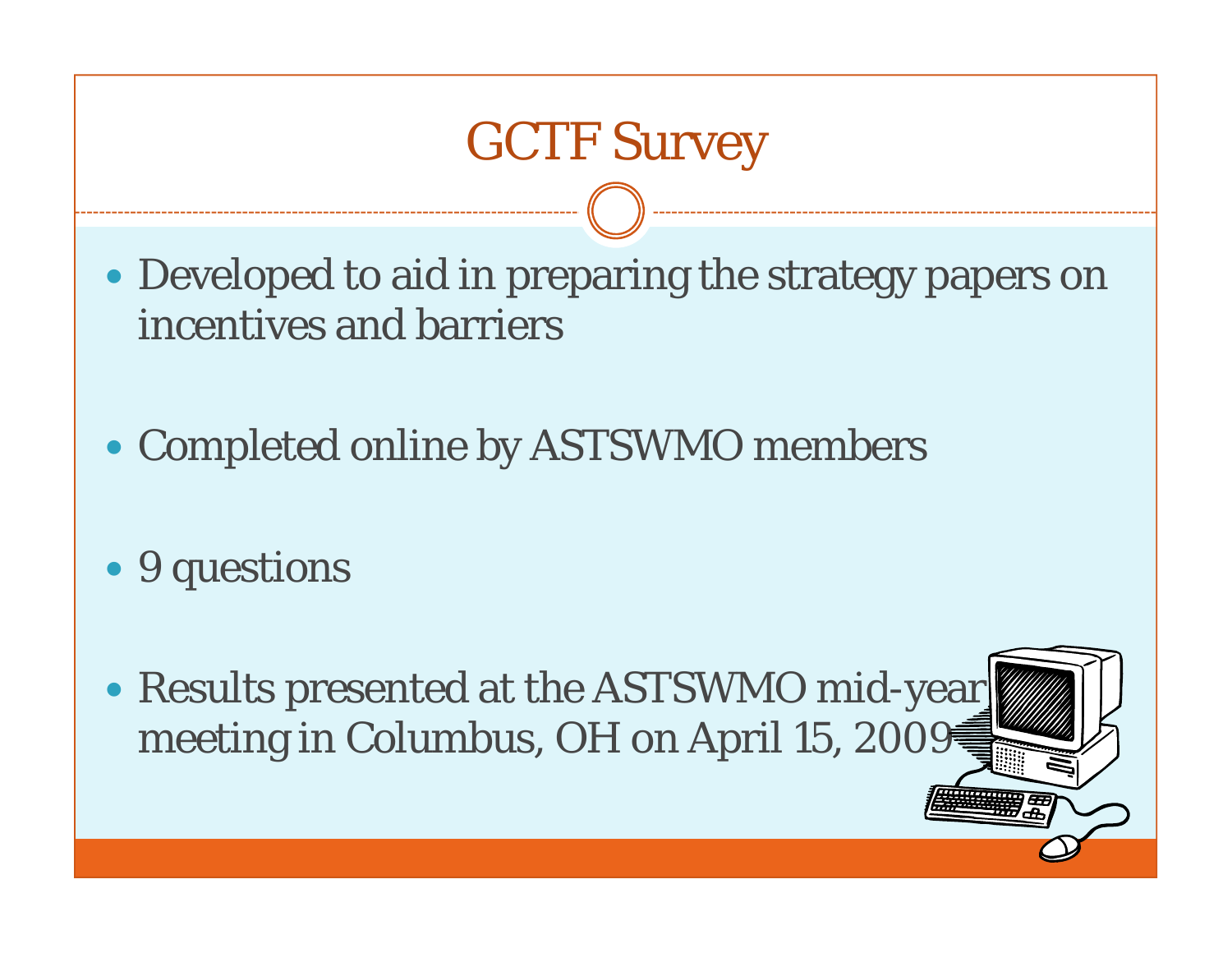

States shaded green completed the survey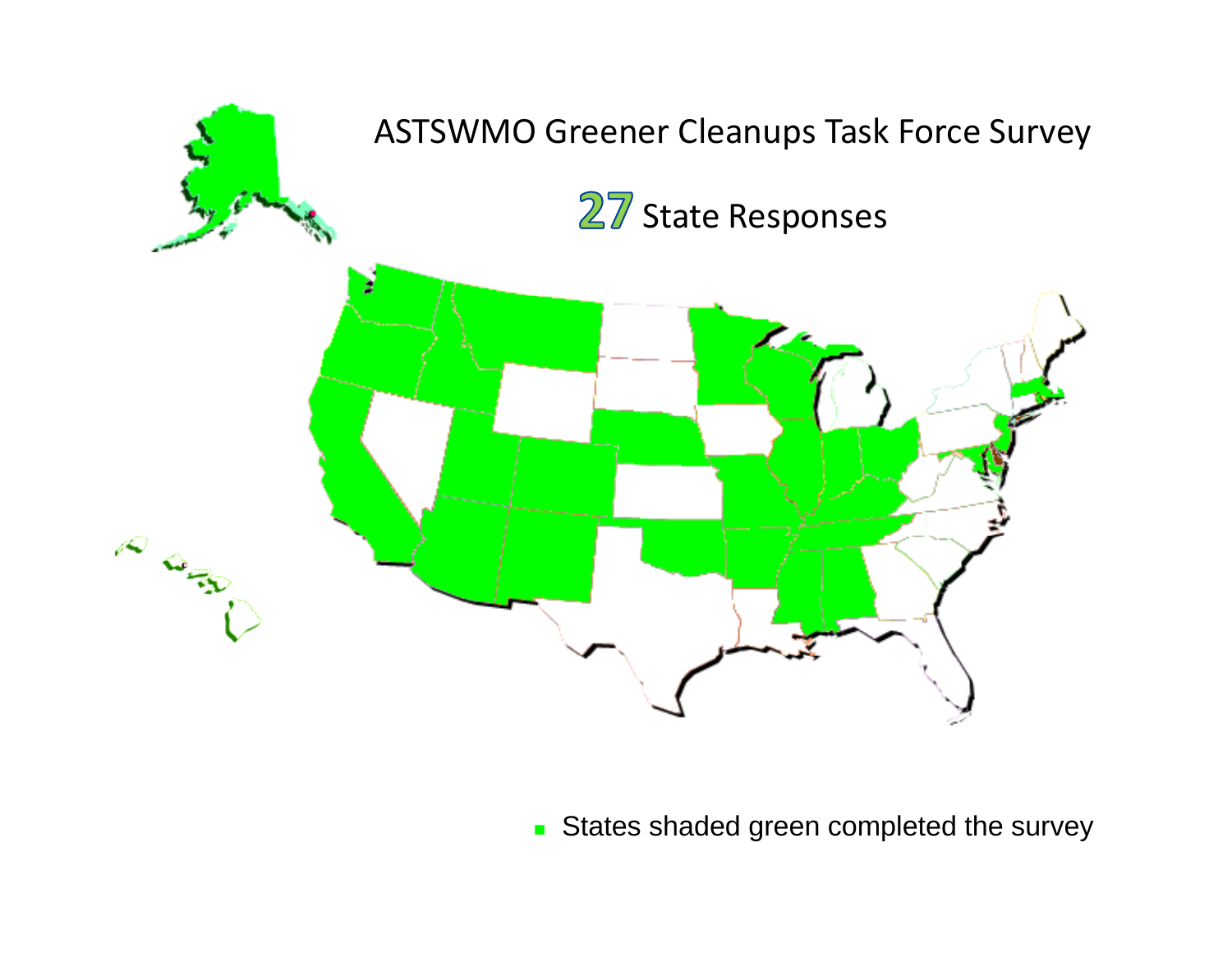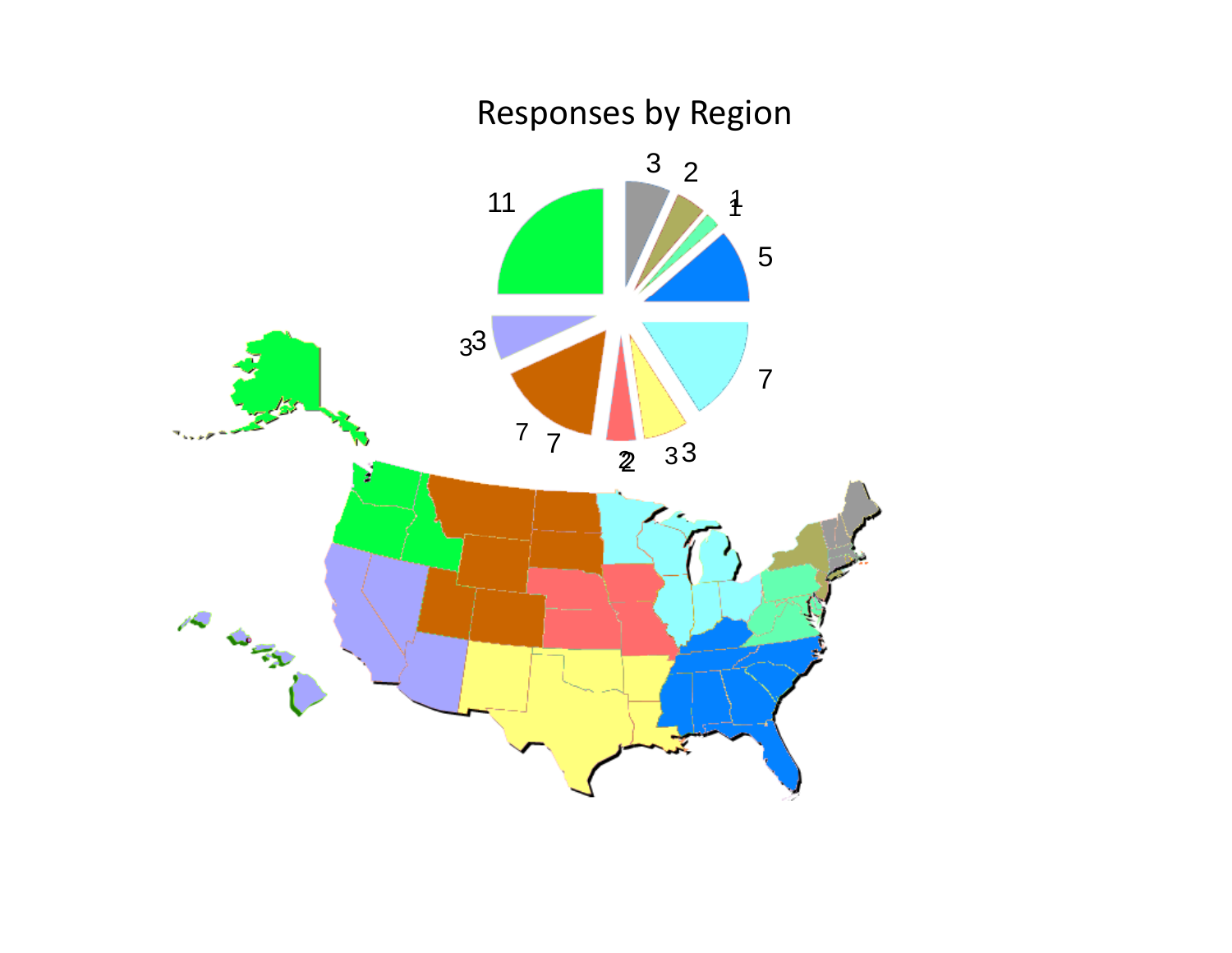### Responses by Regulatory Program

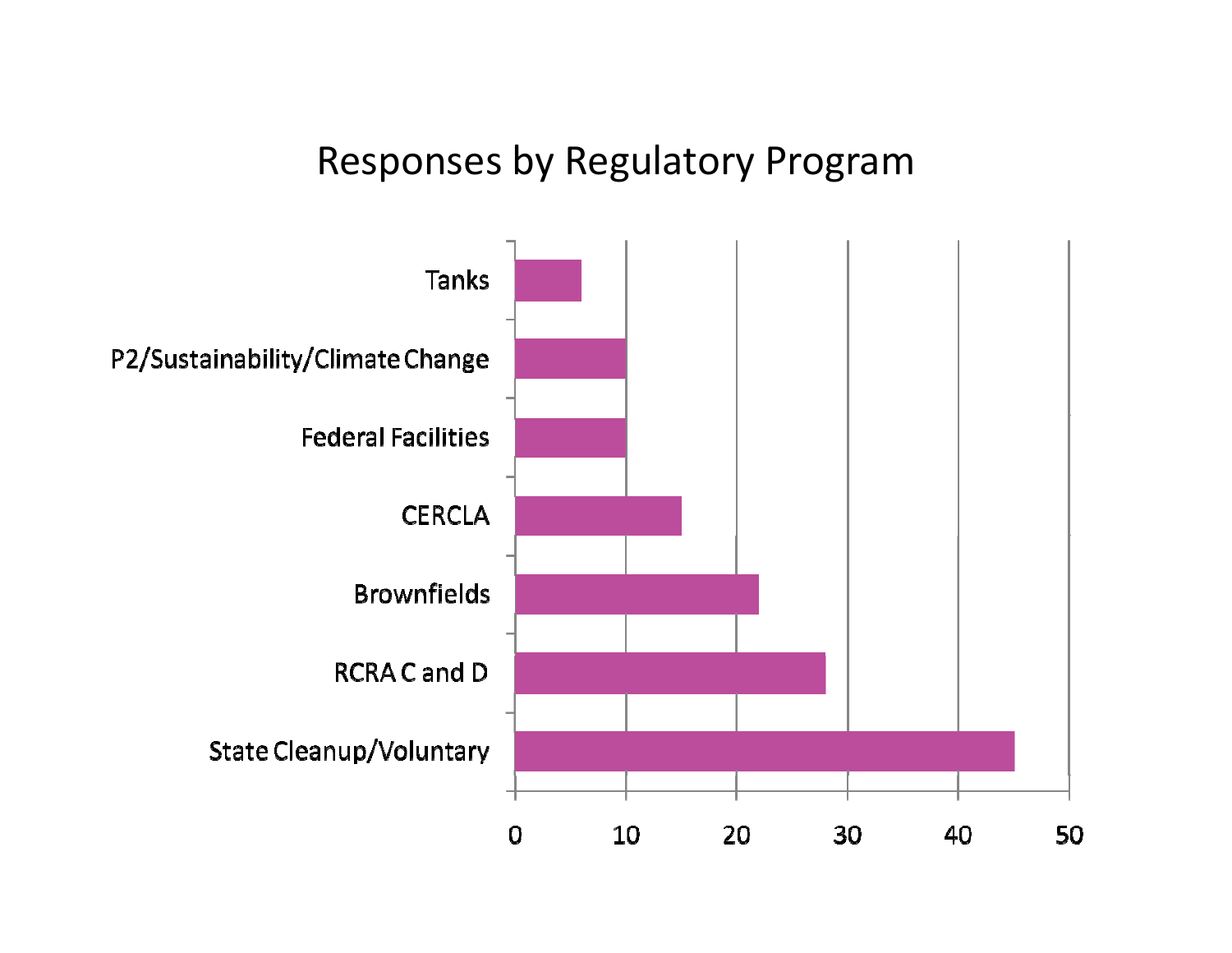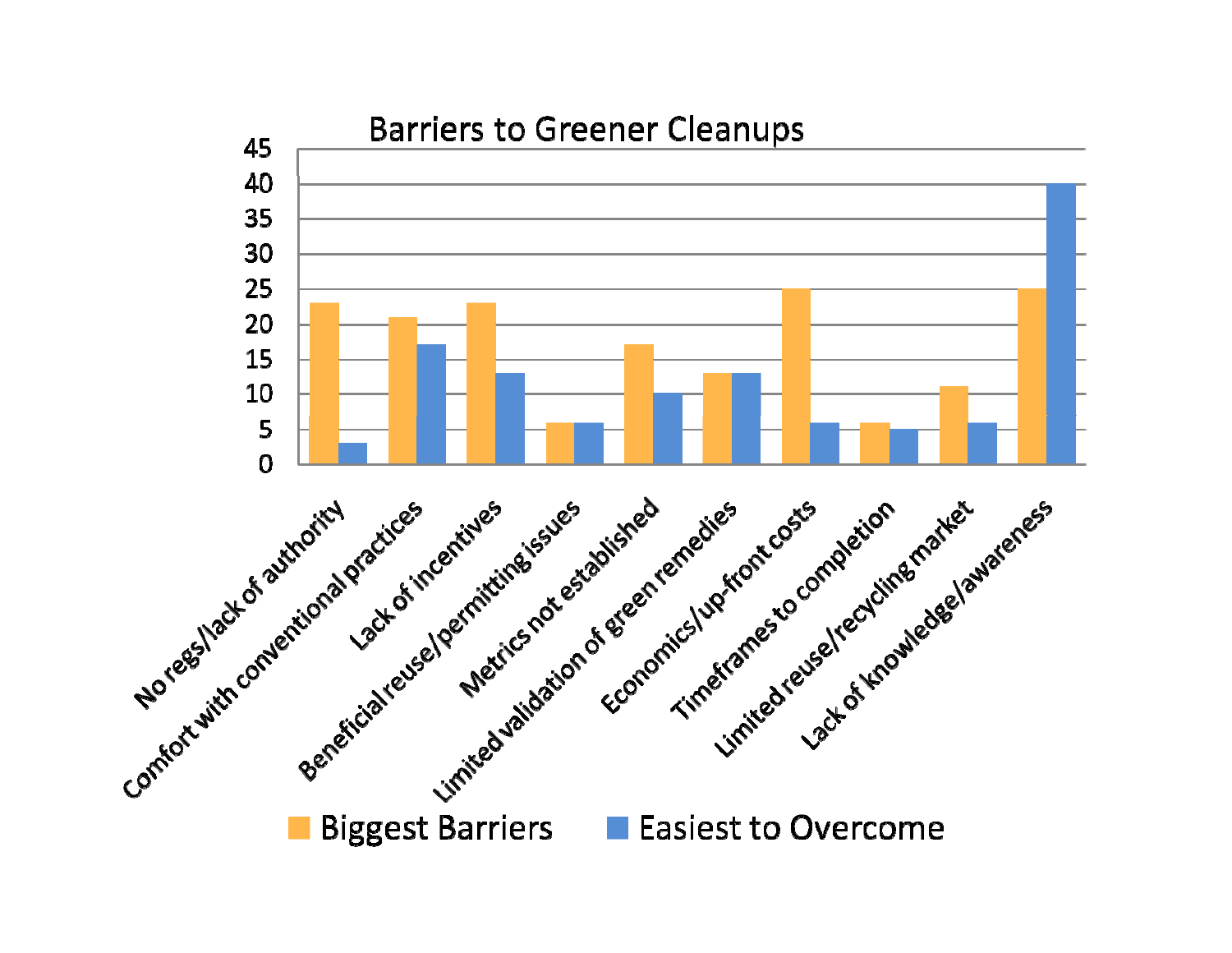### Incentives for Greener Cleanups

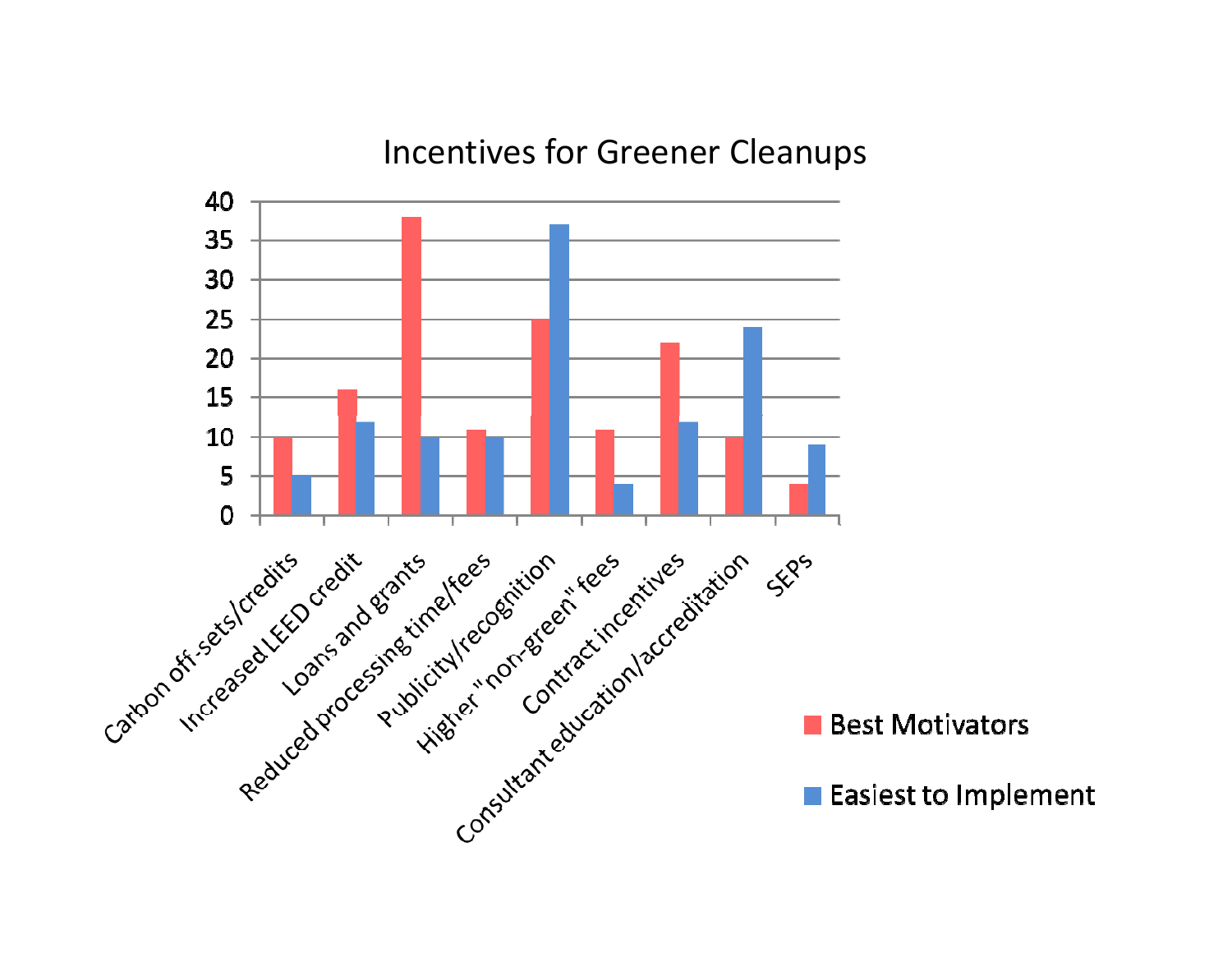What Resources Are Needed to Encourage Greener Cleanups